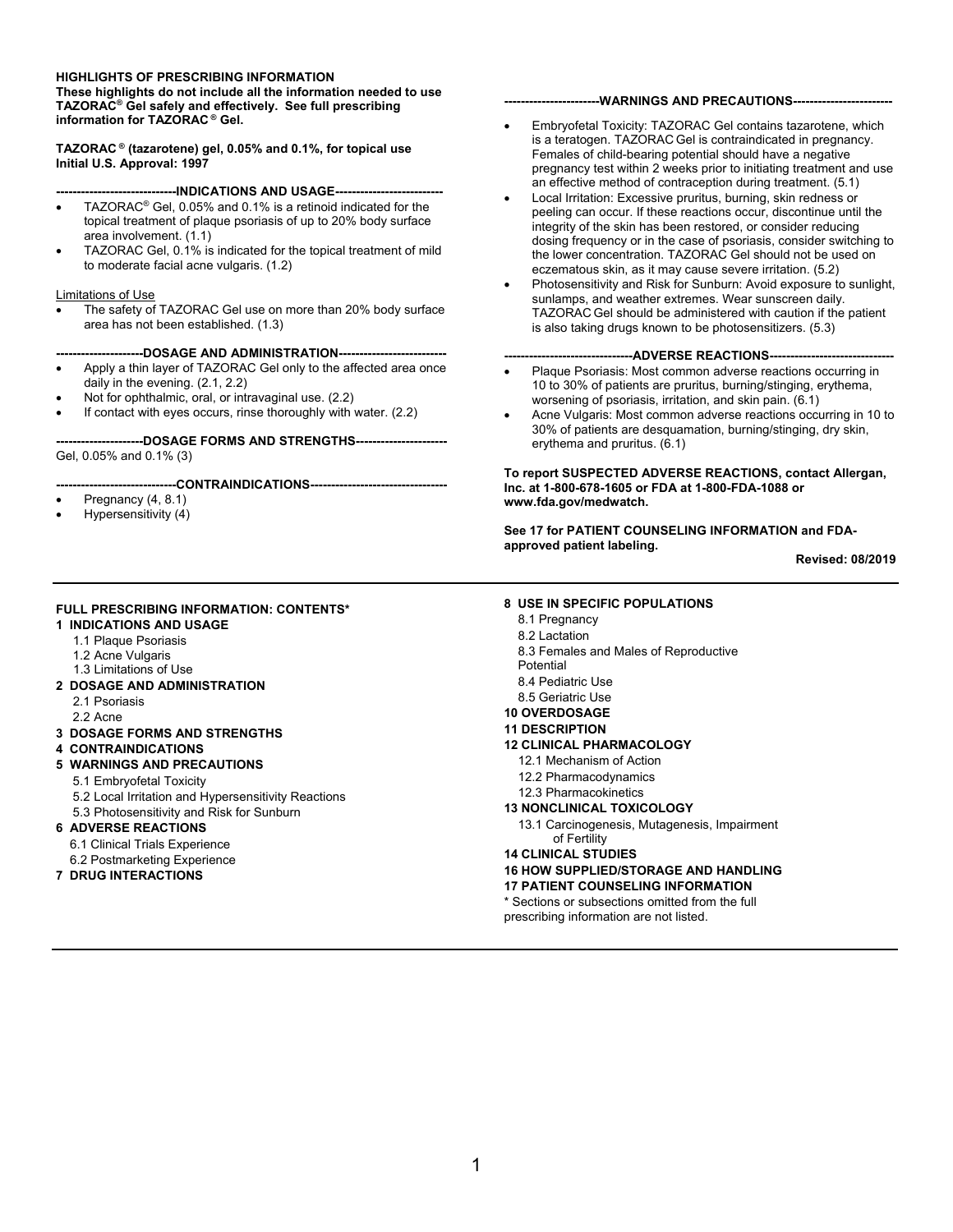## **FULL PRESCRIBING INFORMATION**

#### **1 INDICATIONS AND USAGE**

#### **1.1 Plaque Psoriasis**

TAZORAC® (tazarotene) Gel, 0.05% and 0.1% are indicated for the topical treatment of patients with plaque psoriasis of up to 20% body surface area involvement.

#### **1.2 Acne Vulgaris**

TAZORAC (tazarotene) Gel, 0.1% is also indicated for the topical treatment of patients with facial acne vulgaris of mild to moderate severity.

The efficacy of TAZORAC Gel in the treatment of acne previously treated with other retinoids or resistant to oral antibiotics has not been established.

#### **1.3 Limitations of Use**

The safety of TAZORAC Gel use on more than 20% body surface area has not been established in psoriasis or acne *[see Warnings and Precautions (5.1) and Use in Specific Populations (8.1)].* 

#### **2 DOSAGE AND ADMINISTRATION**

TAZORAC Gel is for topical use only. TAZORAC Gel is not for ophthalmic, oral, or intravaginal use. Avoid accidental transfer of TAZORAC Gel into eyes, mouth, or other mucous membranes. If contact with mucous membranes occurs, rinse thoroughly with water *[see Warnings and Precautions (5.2)].* 

Wash hands thoroughly after application.

#### **2.1 Psoriasis**

It is recommended that treatment starts with TAZORAC Gel, 0.05%, with strength increased to 0.1% if tolerated and medically indicated. Apply a thin film (2 mg/cm2) of TAZORAC Gel once per day, in the evening, to cover only the psoriatic lesions on no more than 20% of body surface area. If a bath or shower is taken prior to application, the skin should be dry before applying the gel. If emollients are used, they should be applied at least an hour before application of TAZORAC Gel. Because unaffected skin may be more susceptible to irritation, application of tazarotene to these areas should be carefully avoided. TAZORAC Gel was investigated for up to 12 months during clinical trials for psoriasis.

#### **2.2 Acne**

Cleanse the face gently. After the skin is dry, apply a thin layer (2 mg/cm2) of TAZORAC Gel 0.1% once per day, in the evening, to the skin where acne lesions appear. Use enough to cover the entire affected area. TAZORAC Gel was investigated for up to 12 weeks during clinical trials for acne. Use effective sunscreens and wear protective clothing while using TAZORAC Gel *[see Warnings and Precautions (5.3)].* 

## **3 DOSAGE FORMS AND STRENGTHS**

Gel, 0.05% and 0.1%, in 30 g and 100 g tubes. Each gram of TAZORAC Gel, 0.05% and 0.1% contains 0.5 mg and 1 mg of tazarotene, respectively in a translucent, aqueous gel.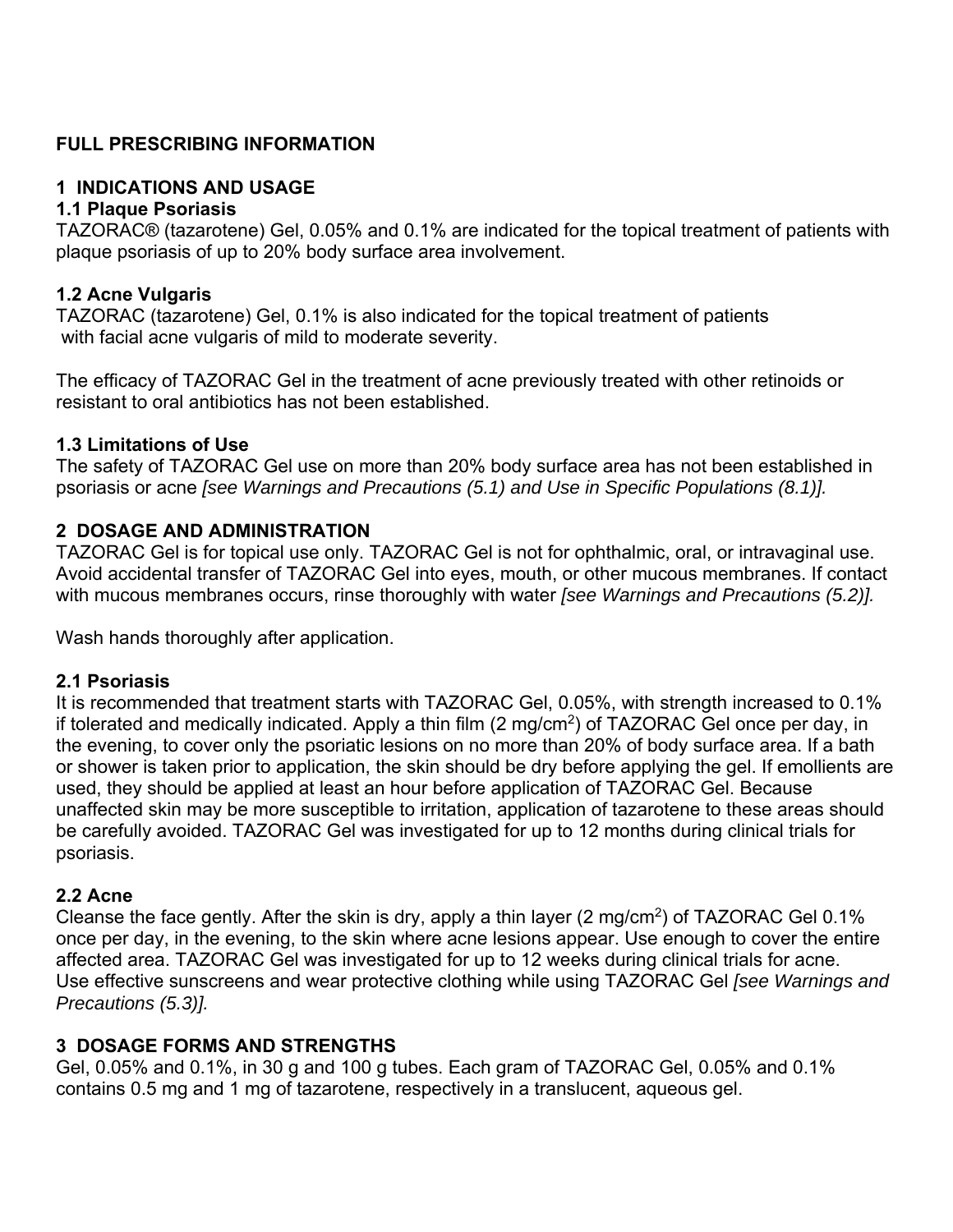## **4 CONTRAINDICATIONS**

TAZORAC Gel is contraindicated in:

- Pregnancy. Retinoids may cause fetal harm when administered to a pregnant female *[see Warnings and Precautions (5.1), Use in Specific Populations (8.1, 8.3)].*
- Individuals who have known hypersensitivity to any of its components *[see Warnings and Precautions (5.2)].*

## **5 WARNINGS AND PRECAUTIONS**

#### **5.1 Embryofetal Toxicity**

Based on data from animal reproduction studies, retinoid pharmacology and the potential for systemic absorption, TAZORAC Gel may cause fetal harm when administered to a pregnant female and is contraindicated during pregnancy. Tazarotene elicits malformations and developmental effects associated with retinoids after topical and oral administration to pregnant rats and rabbits during organogenesis.

Systemic exposure to tazarotenic acid is dependent upon the extent of the body surface area treated. In patients treated topically over sufficient body surface area, exposure could be in the same order of magnitude as in orally treated animals.

Although there may be less systemic exposure in the treatment of acne of the face alone due to less surface area for application, tazarotene is a teratogenic substance and causes fetal malformations in animals, and it is not known what level of exposure is required for teratogenicity in humans *[see Clinical Pharmacology (12.3)].* 

There were thirteen reported pregnancies in subjects who participated in the clinical trials for topical tazarotene. Nine of the subjects had been treated with topical tazarotene, and the other four had been treated with vehicle. One of the subjects who was treated with tazarotene cream elected to terminate the pregnancy for non-medical reasons unrelated to treatment. The other eight pregnant women who were inadvertently exposed to topical tazarotene during the clinical trials subsequently delivered apparently healthy babies. As the exact timing and extent of exposure in relation to the gestation times are not certain, the significance of these findings is unknown.

#### *Females of Child-bearing Potential*

Females of child-bearing potential should be warned of the potential risk and use adequate birthcontrol measures when TAZORAC Gel is used. The possibility that a female of child-bearing potential is pregnant at the time of institution of therapy should be considered.

A negative result for pregnancy test should be obtained within 2 weeks prior to TAZORAC Gel therapy. TAZORAC Gel therapy should begin during a normal menstrual period *[see Use in Specific Populations (8.1)].* 

## **5.2 Local Irritation and Hypersensitivity Reactions**

Application of TAZORAC Gel may cause excessive irritation in the skin of certain sensitive individuals. Local reactions (including blistering and skin desquamation, pruritus, burning, erythema) and hypersensitivity adverse reactions (including urticaria) have been observed with topical tazarotene.

If these adverse reactions occur, consider discontinuing the medication or reducing the dosing frequency, as appropriate, until the integrity of the skin is restored. Alternatively, patients with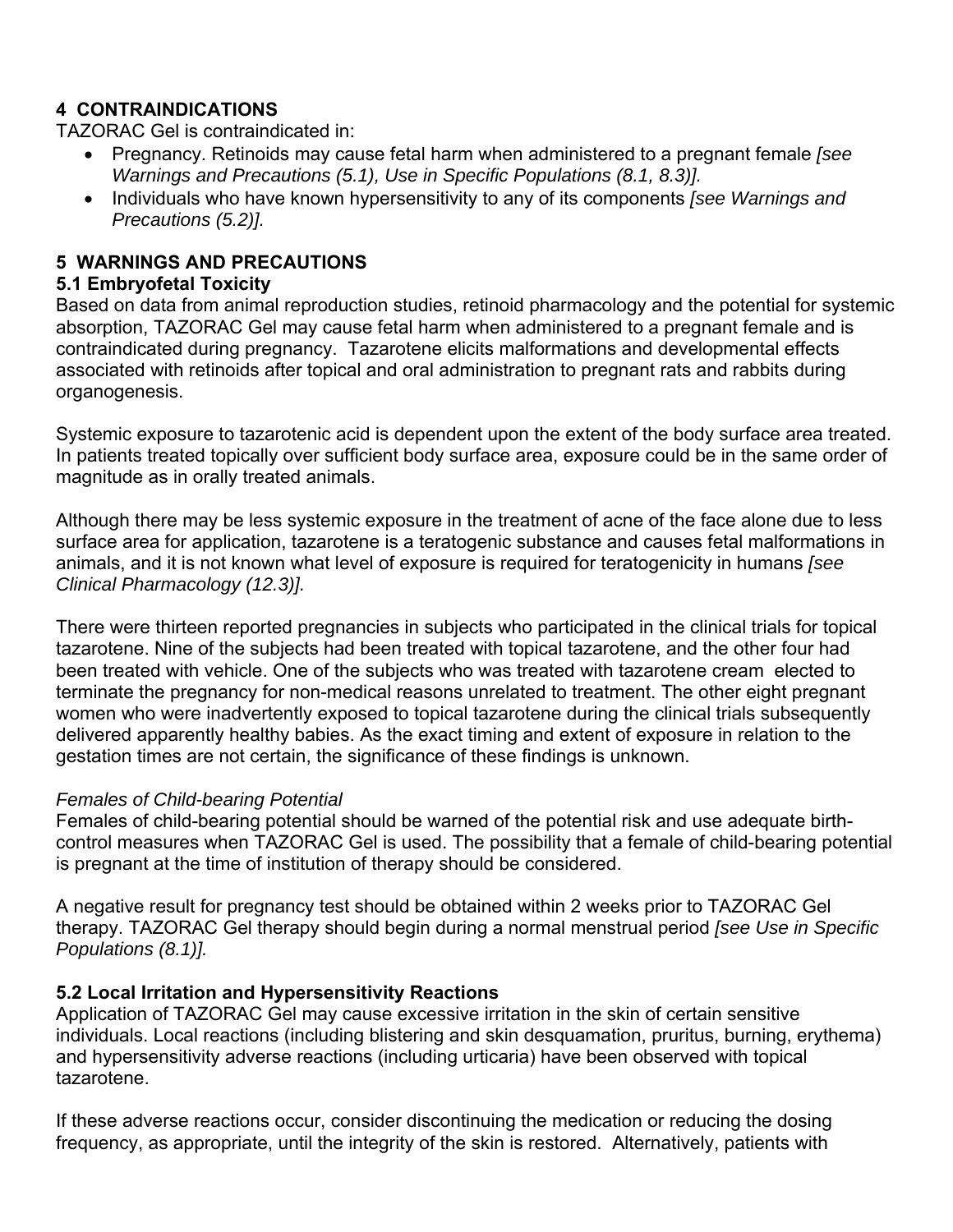psoriasis who are being treated with the 0.1% concentration can be switched to the lower concentration. Frequency of application should be closely monitored by careful observation of the clinical therapeutic response and skin tolerance. Therapy can be resumed, or the drug concentration or frequency of application can be increased as the patient becomes able to tolerate treatment.

Concomitant topical medications and cosmetics that have a strong drying effect should be avoided. It is also advisable to "rest" a patient's skin until the effects of such preparations subside before treatment with TAZORAC Gel is initiated.

TAZORAC Gel, should not be used on eczematous skin, as it may cause severe irritation.

Weather extremes, such as wind or cold, may be more irritating to patients using TAZORAC Gel.

## **5.3 Photosensitivity and Risk for Sunburn**

Because of heightened burning susceptibility, exposure to sunlight (including sunlamps) should be avoided unless deemed medically necessary, and in such cases, exposure should be minimized during the use of TAZORAC Gel. Patients must be warned to use sunscreens and protective clothing when using TAZORAC Gel. Patients with sunburn should be advised not to use TAZORAC Gel until fully recovered. Patients who may have considerable sun exposure due to their occupation and those patients with inherent sensitivity to sunlight should exercise particular caution when using TAZORAC Gel.

TAZORAC Gel should be administered with caution if the patient is also taking drugs known to be photosensitizers (e.g., thiazides, tetracyclines, fluoroquinolones, phenothiazines, sulfonamides) because of the increased possibility of augmented photosensitivity.

## **6 ADVERSE REACTIONS**

The following serious adverse reactions are discussed in more detail in other sections of the labeling:

- Embryofetal toxicity *[see Warnings and Precautions (5.1)]*
- Photosensitivity and Risk of Sunburn *[see Warnings and Precautions (5.3)]*

# **6.1 Clinical Trials Experience**

Because clinical trials are conducted under widely varying conditions, adverse reaction rates observed in the clinical trials of a drug cannot be directly compared to rates in the clinical trials of another drug and may not reflect the rates observed in clinical practice.

## **Psoriasis**

A total of 439 subjects 14 to 87 years of age were treated with TAZORAC Gel, 0.05% and 0.1% in two controlled clinical trials. The most frequent adverse events reported with TAZORAC Gel, 0.05% and 0.1% occurring in 10 to 30% of subjects, in descending order, included pruritus, burning/stinging, erythema, worsening of psoriasis, irritation, and skin pain. Reactions occurring in 1 to 10% of subjects included rash, desquamation, irritant contact dermatitis, skin inflammation, fissuring, bleeding, and dry skin. Increases in "psoriasis worsening" and "sun-induced erythema" were noted in some subjects over the 4th to 12th months of treatment as compared to the first three months of a 1 year study. In general, the incidence of adverse events with TAZORAC Gel 0.05% was 2 to 5% lower than that seen with TAZORAC Gel 0.1%.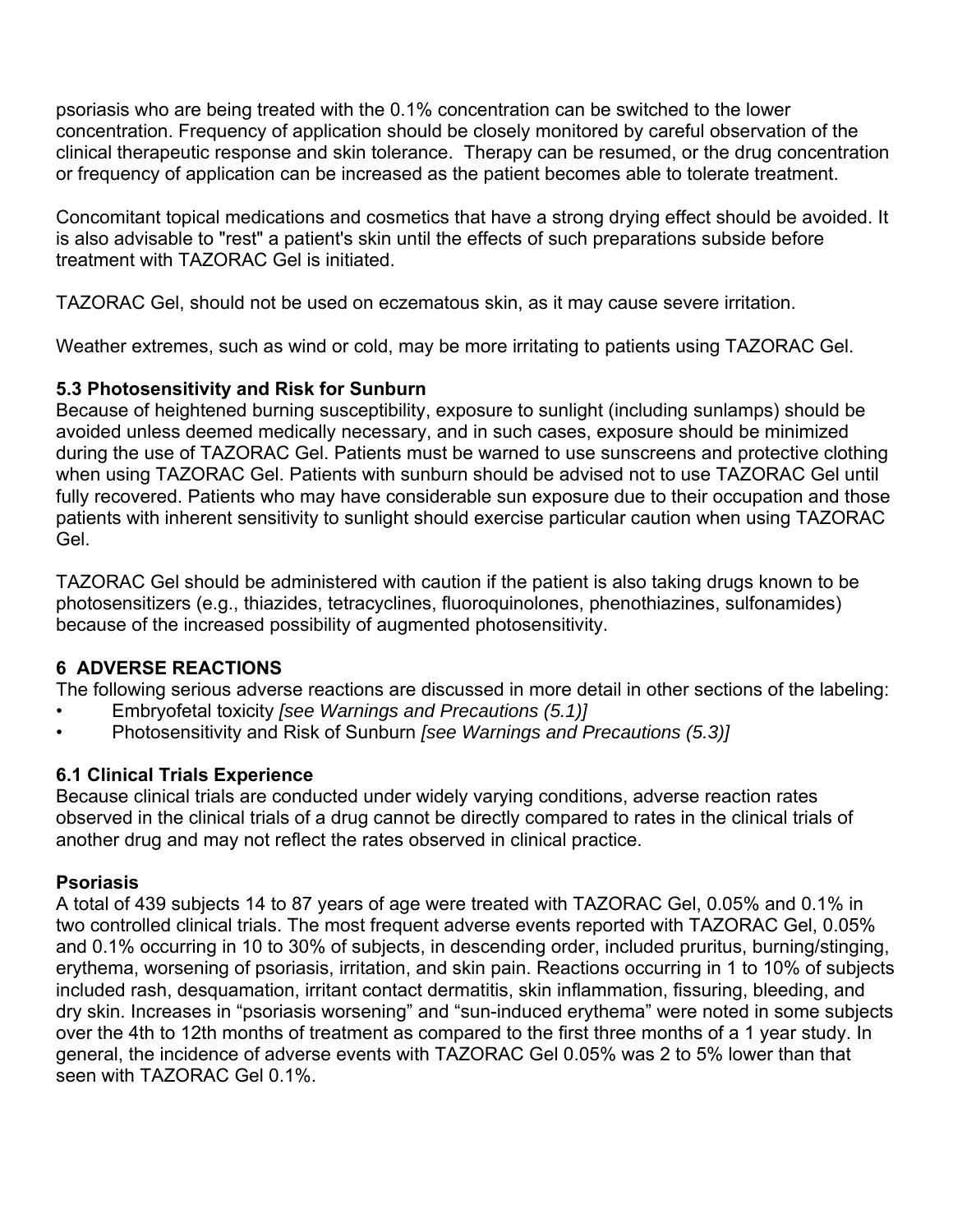#### **Acne**

A total of 596 subjects 12 to 44 years of age were treated with TAZORAC Gel, 0.05% and 0.1% in two controlled clinical trials. The most frequent adverse events reported during clinical trials with TAZORAC Gel, 0.1% in the treatment of acne occurring in 10 to 30% of subjects, in descending order, included desquamation, burning/stinging, dry skin, erythema and pruritus. Reactions occurring in 1 to 10% of subjects included irritation, skin pain, fissuring, localized edema and skin discoloration.

#### **6.2 Postmarketing Experience**

Because these reactions are reported voluntarily from a population of uncertain size, it is not always possible to reliably estimate their frequency or establish a causal relationship to drug exposure. The following adverse reactions have been identified during postapproval use of tazarotene.

**Skin and subcutaneous tissue disorders**: blister, dermatitis, urticaria, skin exfoliation, skin discoloration (including skin hyperpigmentation or skin hypopigmentation), swelling at or near application sites, and pain.

## **7 DRUG INTERACTIONS**

No formal drug-drug interaction studies were conducted with TAZORAC Gel.

In a trial of 27 healthy female subjects between the ages of 20–55 years receiving a combination oral contraceptive tablet containing 1 mg norethindrone and 35 mcg ethinyl estradiol, concomitant use of tazarotene administered as 1.1 mg orally (mean  $\pm$  SD C<sub>max</sub> and AUC<sub>0-24</sub> of tazarotenic acid were 28.9 ± 9.4 ng/mL and 120.6 ± 28.5 ng•hr/mL, respectively) did not affect the pharmacokinetics of norethindrone and ethinyl estradiol over a complete cycle.

The impact of tazarotene on the pharmacokinetics of progestin only oral contraceptives (i.e., minipills) has not been evaluated.

## **8 USE IN SPECIFIC POPULATIONS**

## **8.1 Pregnancy**

#### Risk Summary

Based on data from animal reproduction studies, retinoid pharmacology, and the potential for systemic absorption, TAZORAC Gel may cause fetal harm when administered to a pregnant female and is contraindicated during pregnancy. Safety in pregnant females has not been established. The potential risk to the fetus outweighs the potential benefit to the mother from TAZORAC Gel during pregnancy; therefore, TAZORAC Gel should be discontinued as soon as pregnancy is recognized *[see Contraindications (4), Warnings and Precautions (5.1), Clinical Pharmacology (12.3)]*. Limited case reports of pregnancy in females enrolled in clinical trials for TAZORAC Gel have not established a clear association with tazarotene and major birth defects or miscarriage risk. Because the exact timing and extent of exposure in relation to the gestational age are not certain, the significance of these findings is unknown.

In animal reproduction studies with pregnant rats, tazarotene dosed topically during organogenesis at 0.5 times the maximum systemic exposure in subjects treated with the maximum recommended human dose (MRHD) of tazarotene gel, 0.1% resulted in reduced fetal body weights and reduced skeletal ossification. In animal reproduction studies with pregnant rabbits dosed topically with tazarotene gel at 7 times the maximum systemic exposure in subjects treated with the MRHD of tazarotene gel, 0.1%, there were single incidences of known retinoid malformations, including spina bifida, hydrocephaly, and heart anomalies.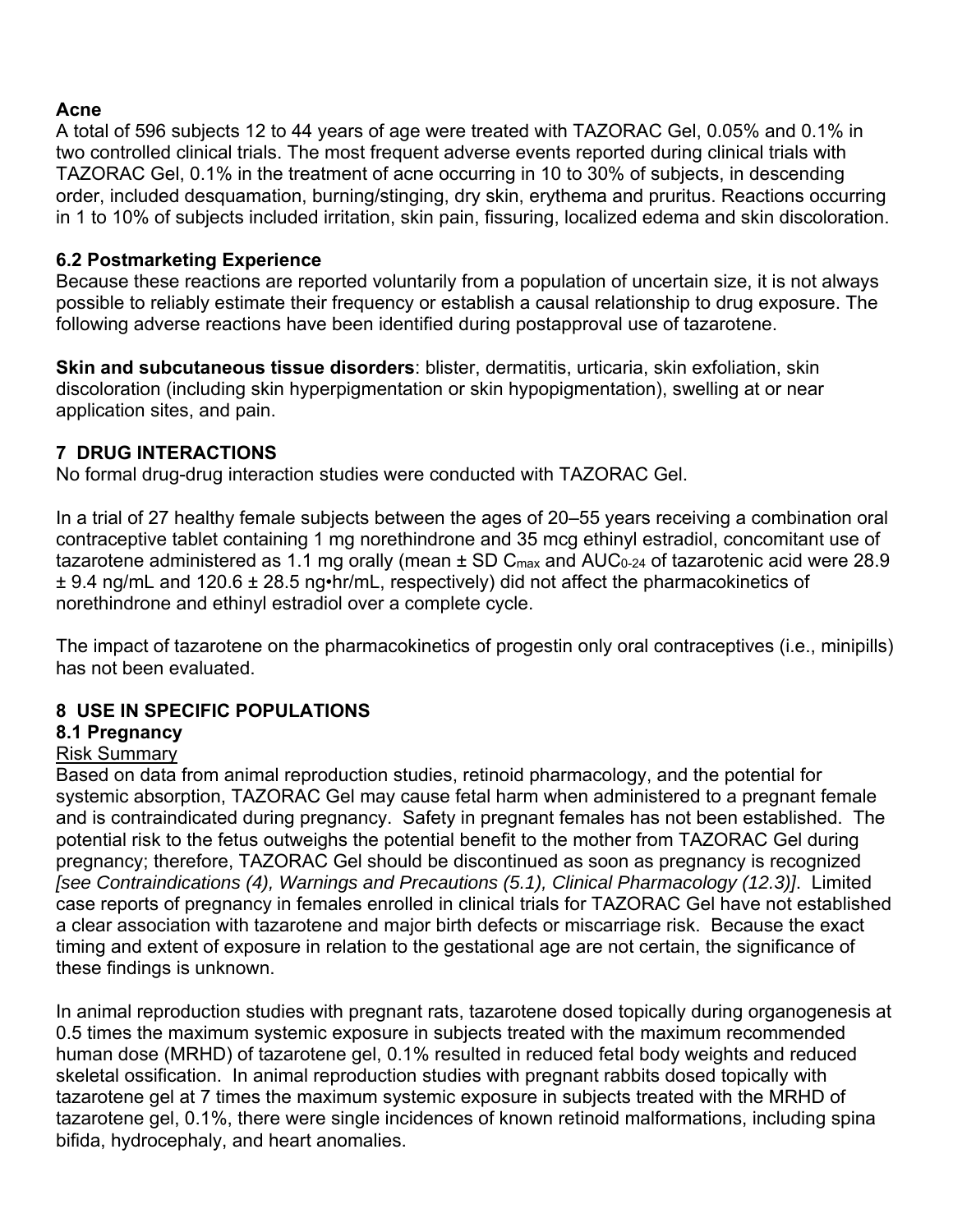In animal reproduction studies with pregnant rats and rabbits, tazarotene dosed orally during organogenesis at 0.5 and 13 times, respectively, the maximum systemic exposure in subjects treated with the MRHD of tazarotene gel, 0.1% resulted in malformations, fetal toxicity, developmental delays, and/or behavioral delays. In pregnant rats, tazarotene dosed orally prior to mating through early gestation resulted in decreased litter size, decreased numbers of live fetuses, decreased fetal body weights, and increased malformations at doses approximately 2 times higher than the maximum systemic exposure in subjects treated with the MRHD of tazarotene gel, 0.1% *[see Data]*.

The background risk of major birth defects and miscarriage for the indicated population is unknown. Adverse outcomes in pregnancy occur regardless of the health of the mother or the use of medications. In the U.S. general population, the estimated background risk of major birth defects and miscarriage in clinically recognized pregnancies is 2-4% and 15-20%, respectively.

#### Data

#### *Animal Data*

In rats, a tazarotene gel, 0.05% formulation dosed topically during gestation days 6 through 17 at 0.25 mg/kg/day, which represented 0.5 times the maximum systemic exposure in subjects treated with the MRHD of tazarotene gel, 0.1% (i.e., 2 mg/cm<sup>2</sup> over a 20% body surface area), resulted in reduced fetal body weights and reduced skeletal ossification. Rabbits dosed topically with 0.25 mg/kg/day tazarotene gel, which represented 7 times the maximum systemic exposure in subjects treated with the MRHD of tazarotene gel, 0.1%, during gestation days 6 through 18 were noted with single incidences of known retinoid malformations, including spina bifida, hydrocephaly, and heart anomalies.

When tazarotene was given orally to animals, developmental delays were seen in rats, and malformations and post-implantation loss were observed in rats and rabbits at doses producing 0.5 and 13 times, respectively, the maximum systemic exposure in subjects treated with the MRHD of tazarotene gel, 0.1%.

In female rats orally administered 2 mg/kg/day of tazarotene from 15 days before mating through gestation day 7, which represented 2 times the maximum systemic exposure in subjects treated with the MRHD of tazarotene gel, 0.1%, classic developmental effects of retinoids were observed including decreased number of implantation sites, decreased litter size, decreased numbers of live fetuses, and decreased fetal body weights. A low incidence of retinoid-related malformations was observed at that dose.

In a pre- and postnatal development toxicity study, topical administration of tazarotene gel (0.125 mg/kg/day) to pregnant female rats from gestation day 16 through lactation day 20 reduced pup survival, but did not affect the reproductive capacity of the offspring. Based on data from another study, the maximum systemic exposure in the rat would be 0.3 times the maximum systemic exposure in subjects treated with the MRHD of tazarotene gel, 0.1%.

#### **8.2 Lactation**

#### Risk Summary

There is no information regarding the presence of tazarotene in human milk, the effects on the breastfed infant, or the effects on milk production. After single topical doses of 14C-tazarotene gel to the skin of lactating rats, radioactivity was detected in rat milk. The lack of clinical data during lactation precludes a clear determination of the risk of TAZORAC Gel to an infant during lactation;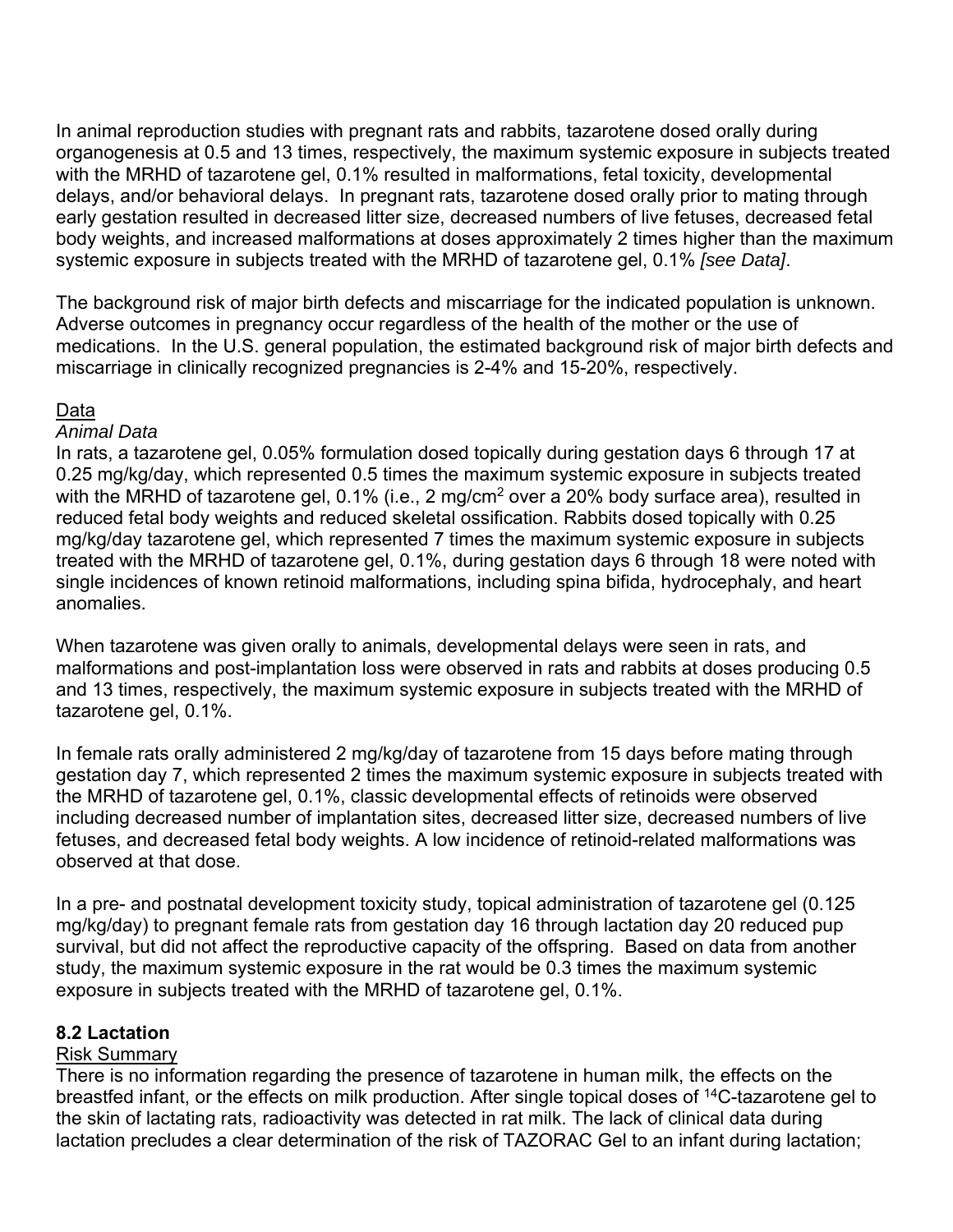therefore, the developmental and health benefits of breastfeeding should be considered along with the mother's clinical need for TAZORAC Gel and any potential adverse effects on the breastfed child from TAZORAC Gel or from the underlying maternal condition.

#### **8.3 Females and Males of Reproductive Potential**

#### Pregnancy Testing

Pregnancy testing is recommended for females of reproductive potential within 2 weeks prior to initiating TAZORAC Gel therapy which should begin during a menstrual period.

#### **Contraception**

#### *Females*

Based on animal studies, TAZORAC Gel may cause fetal harm when administered to a pregnant woman *[see Use in Specific Populations (8.1)]*. Advise females of reproductive potential to use effective contraception during treatment with TAZORAC Gel.

## **8.4 Pediatric Use**

The safety and efficacy of TAZORAC Gel have not been established in pediatric patients with psoriasis or acne under the age of 12 years.

## **8.5 Geriatric Use**

Of the total number of subjects in clinical trials of TAZORAC Gel for plaque psoriasis, 163 were over the age of 65. Subjects over 65 years of age experienced more adverse events and lower treatment success rates after 12 weeks of use of TAZORAC Gel compared with those 65 years of age and younger. Currently there is no other clinical experience on the differences in responses between the elderly and younger subjects, but greater sensitivity of some older individuals cannot be ruled out. Tazarotene gel for the treatment of acne has not been clinically evaluated in persons over the age of 65.

# **10 OVERDOSAGE**

Excessive topical use of TAZORAC Gel, 0.05% and 0.1% may lead to marked redness, peeling, or discomfort *[see Warnings and Precautions (5.2)].* 

TAZORAC Gel 0.05% and 0.1% are not for oral use. Oral ingestion of the drug may lead to the same adverse effects as those associated with excessive oral intake of Vitamin A (hypervitaminosis A) or other retinoids. If oral ingestion occurs, the patient should be monitored, and appropriate supportive measures should be administered as necessary.

# **11 DESCRIPTION**

TAZORAC (tazarotene) Gel, 0.05% and 0.1% is for topical use and contains the active ingredient, tazarotene. Each gram of TAZORAC Gel, 0.05% and 0.1% contains 0.5 and 1 mg of tazarotene, respectively in a translucent, aqueous gel.

Tazarotene is a member of the acetylenic class of retinoids. Chemically, tazarotene is ethyl 6-[(4,4 dimethylthiochroman-6-yl)ethynyl]nicotinate. The compound has an empirical formula of C21H21NO2S and molecular weight of 351.46. The structural formula is shown below: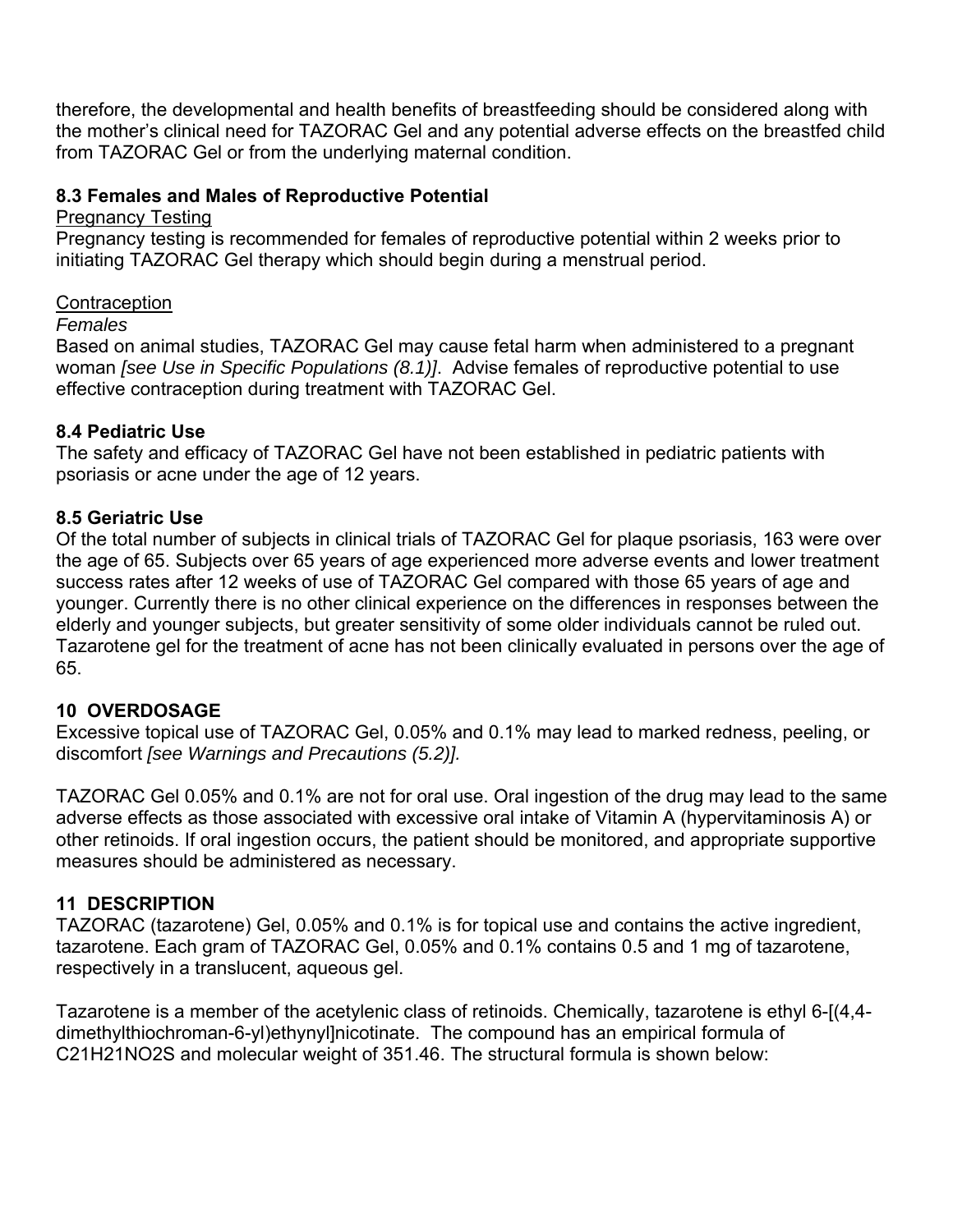

TAZORAC Gel contains the following inactive ingredients:

benzyl alcohol 1%;ascorbic acid; butylated hydroxyanisole; butylated hydroxytoluene; carbomer homopolymer type B; edetate disodium; hexylene glycol; poloxamer 407; polyethylene glycol 400; polysorbate 40; purified water; and tromethamine.

## **12 CLINICAL PHARMACOLOGY**

#### **12.1 Mechanism of Action**

Tazarotene is a retinoid prodrug which is converted to its active form, the carboxylic acid of tazarotene, by deesterification. Tazarotenic acid binds to all three members of the retinoic acid receptor (RAR) family: RAR $\alpha$ , RAR $\beta$ , and RAR $\gamma$ , but shows relative selectivity for RAR $\beta$ , and RAR $\gamma$ and may modify gene expression. The clinical significance of these findings for the treatment of plaque psoriasis and facial acne vulgaris is unknown.

#### **12.2 Pharmacodynamics**

The pharmacodynamics of TAZORAC Gel in the treatment of plaque psoriasis and facial acne vulgaris are unknown.

#### **12.3 Pharmacokinetics**

Following topical application, tazarotene undergoes esterase hydrolysis to form its active metabolite, tazarotenic acid. Little parent compound could be detected in the plasma. Tazarotenic acid was highly bound to plasma proteins (greater than 99%).

Tazarotene and tazarotenic acid were metabolized to sulfoxides, sulfones and other polar metabolites which were eliminated through urinary and fecal pathways. The half-life of tazarotenic acid was approximately 18 hours, following topical application of tazarotene to normal, acne or psoriatic skin.

The human *in vivo* studies described below were conducted with tazarotene gel applied topically at approximately 2 mg/cm<sup>2</sup> and left on the skin for 10 to 12 hours. Both the peak plasma concentration (Cmax) and area under the plasma concentration time curve (AUC) refer to the active metabolite only.

Two single, topical dose studies were conducted using <sup>14</sup>C-tazarotene gel. Systemic absorption, as determined from radioactivity in the excreta, was less than 1% of the applied dose (without occlusion) in six subjects with psoriasis and approximately 5% of the applied dose (under occlusion) in six healthy subjects. One non-radiolabeled single-dose study comparing the 0.05% gel to the 0.1% gel in healthy subjects indicated that the C<sub>max</sub> and AUC were 40% higher for the 0.1% gel.

After 7 days of topical dosing with measured doses of tazarotene 0.1% gel on 20% of the total body surface without occlusion in 24 healthy subjects, the  $C_{\text{max}}$  for tazarotenic acid was 0.72  $\pm$  0.58 ng/mL (mean  $\pm$  SD) occurring 9 hours after the last dose, and the AUC<sub>0-24hr</sub> for tazarotenic acid was 10.1  $\pm$  7.2 ng·hr/mL. Systemic absorption was 0.91  $\pm$  0.67% of the applied dose.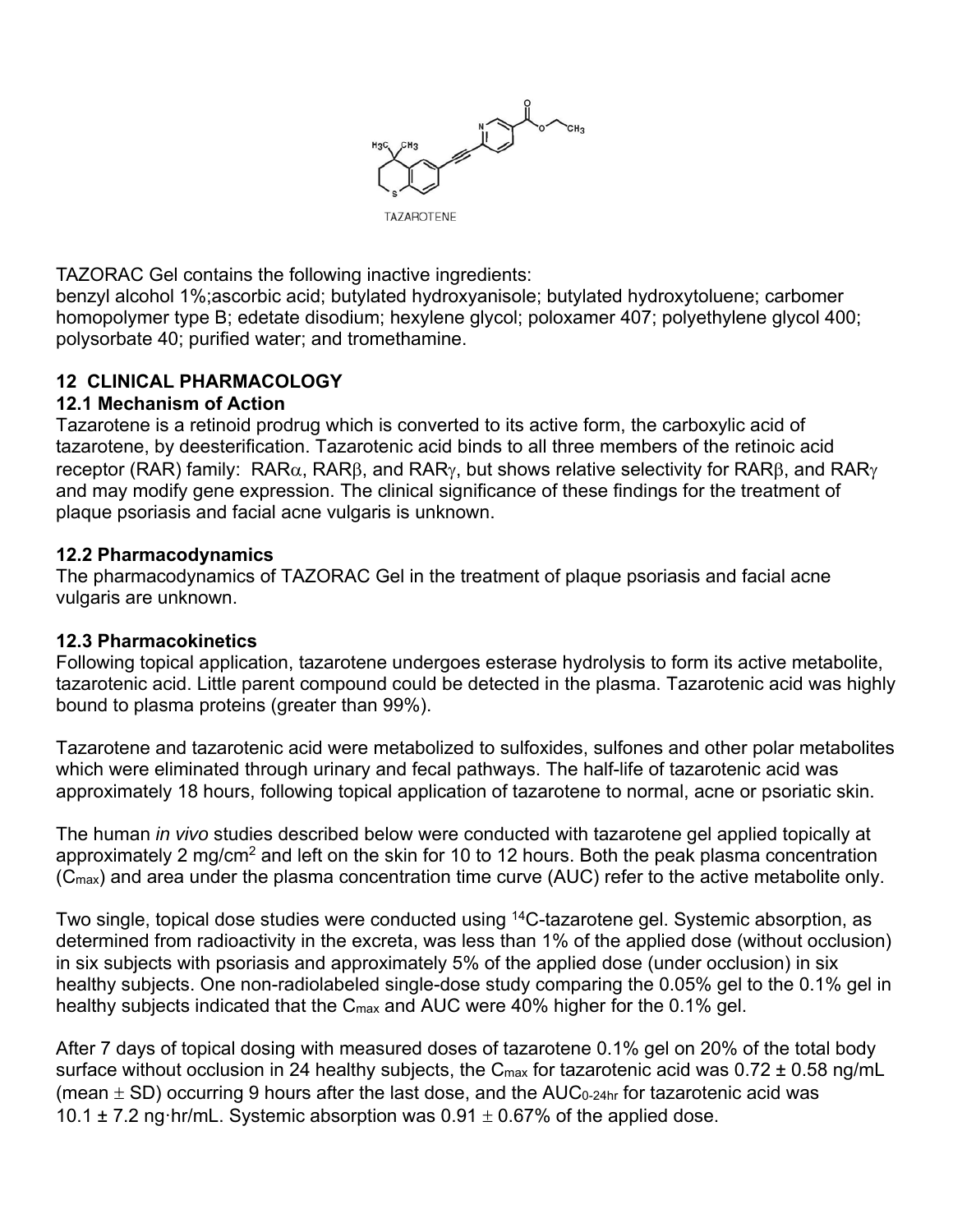In a 14-day study in five subjects with psoriasis, measured doses of tazarotene 0.1% gel were applied daily by nursing staff to involved skin without occlusion (8 to 18% of total body surface area; mean  $\pm$  SD: 13  $\pm$  5%). The C<sub>max</sub> for tazarotenic acid was 12.0  $\pm$  7.6 ng/mL occurring 6 hours after the final dose, and the AUC<sub>0-24hr</sub> for tazarotenic acid was  $105 \pm 55$  ng·hr/mL. Systemic absorption was 14.8  $\pm$  7.6% of the applied dose. Extrapolation of these results to represent dosing on 20% of total body surface yielded estimates for tazarotenic acid with  $C_{\text{max}}$  of 18.9  $\pm$  10.6 ng/mL and AUC<sub>0-24hr</sub> of  $172 \pm 88$  ng hr/mL.

An *in vitro* percutaneous absorption study, using radiolabeled drug and freshly excised human skin or human cadaver skin, indicated that approximately 4 to 5% of the applied dose was in the stratum corneum (tazarotene: tazarotenic acid = 5:1) and 2 to 4% was in the viable epidermis-dermis layer (tazarotene: tazarotenic acid =  $2:1$ ) 24 hours after topical application of the gel.

## **13 NONCLINICAL TOXICOLOGY**

## **13.1 Carcinogenesis, Mutagenesis, Impairment of Fertility**

A long-term study of tazarotene following oral administration of 0.025, 0.050, and 0.125 mg/kg/day to rats showed no indications of increased carcinogenic risks. Based on pharmacokinetic data from a shorter-term study in rats, the highest dose of 0.125 mg/kg/day was anticipated to give systemic exposure in the rat 0.3 times that seen in subjects treated with the MRHD of tazarotene gel, 0.1%.

A long-term study with topical administration of up to 0.1% tazarotene in a gel formulation in mice terminated at 88 weeks showed that dose levels of 0.05, 0.125, 0.25, and 1 mg/kg/day (reduced to 0.5 mg/kg/day for males after 41 weeks due to severe dermal irritation) revealed no apparent carcinogenic effects when compared to vehicle control animals. Systemic exposure at the highest dose was 2 times that seen in subjects treated with the MRHD of tazarotene gel, 0.1%.

Tazarotene was non-mutagenic in the Ames assay and did not produce structural chromosomal aberrations in a human lymphocyte assay. Tazarotene was non-mutagenic in the CHO/HGPRT mammalian cell forward gene mutation assay and was non-clastogenic in the in vivo mouse micronucleus test.

No impairment of fertility occurred in rats when male animals were treated for 70 days prior to mating and female animals were treated for 14 days prior to mating and continuing through gestation and lactation with topical doses of tazarotene gel up to 0.125 mg/kg/day. Based on data from another study, the systemic drug exposure in the rat at the highest dose was 0.3 times that observed in subjects treated with the MRHD of tazarotene gel, 0.1%.

No impairment of mating performance or fertility was observed in male rats treated for 70 days prior to mating with oral doses of up to 1 mg/kg/day tazarotene, which produced systemic exposure that was approximately equivalent to that observed in subjects treated with the MRHD of tazarotene gel, 0.1%.

No impairment of mating performance or fertility was observed in female rats treated for 15 days prior to mating and continuing through gestation day 7 with oral doses of tazarotene up to 2 mg/kg/day. However, there was a significant decrease in the number of estrous stages and an increase in developmental effects at that dose, which produced systemic exposure 2 times that observed in subjects treated with the MRHD of tazarotene gel, 0.1% *[see Use in Specific Populations (8.1)]*.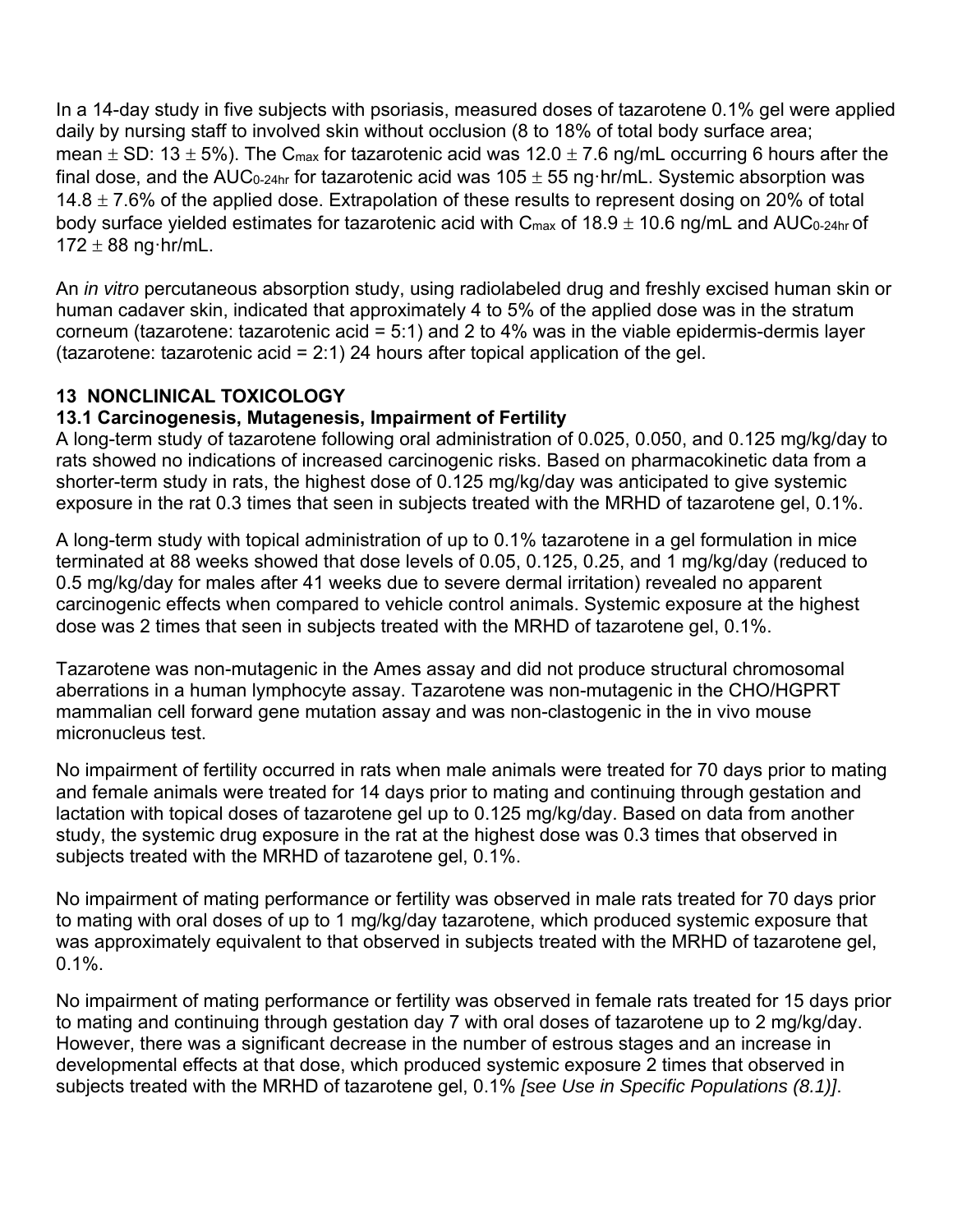# **14 CLINICAL STUDIES**

**Psoriasis:** In two large vehicle-controlled clinical trials, TAZORAC Gel, 0.05% and 0.1% applied once daily for 12 weeks was significantly more effective than vehicle in reducing the severity of the clinical signs of plaque psoriasis covering up to 20% of body surface area. In one of the studies, subjects were followed up for an additional 12 weeks following cessation of therapy with TAZORAC Gel. Mean baseline scores and changes from baseline (reductions) after treatment in these two trials are shown in Table 1.

| Table 1. Plaque Elevation, Scaling, and Erythema in Two Controlled Clinical Trials for |  |
|----------------------------------------------------------------------------------------|--|
| <b>Psoriasis</b>                                                                       |  |

|                     |           | TAZORAC <sup>®</sup> 0.05% Gel |           |            | TAZORAC <sup>®</sup> 0.1% Gel |               |           |            | <b>Vehicle Gel</b> |               |           |            |                    |
|---------------------|-----------|--------------------------------|-----------|------------|-------------------------------|---------------|-----------|------------|--------------------|---------------|-----------|------------|--------------------|
|                     |           | Trunk/Arm/Leg                  |           | Knee/Elbow |                               | Trunk/Arm/Leg |           | Knee/Elbow |                    | Trunk/Arm/Leg |           | Knee/Elbow |                    |
|                     |           | Lesions                        |           | Lesions    |                               | Lesions       |           | Lesions    |                    | Lesions       |           | Lesions    |                    |
|                     |           | $N = 108$                      | $N = 111$ | $N = 108$  | $N = 111$                     | $N = 108$     | $N = 112$ | $N = 108$  | $N = 112$          | $N = 108$     | $N = 113$ | $N = 108$  | $N = 113$          |
|                     | B*        | <u>2.5</u>                     | 2.6       | 2.6        | 2.6                           | 2.5           | 2.6       | 2.6        | 2.6                | 2.4           | 2.6       | 2.6        | $\frac{2.6}{-0.6}$ |
| Plaque<br>Elevation | $C-12*$   | $-1.4$                         | $-1.3$    | $-1.3$     | $-1.1$                        | $-1.4$        | $-1.4$    | $-1.5$     | $-1.3$             | $-0.8$        | $-0.7$    | $-0.7$     |                    |
|                     | $C-24*$   | $-1.2$                         |           | $-1.1$     |                               | $-1.1$        |           | $-1.0$     |                    | $-0.9$        |           | $-0.7$     |                    |
|                     | <u>B*</u> | 2.4                            | 2.5       | 2.5        | 2.6                           | 2.4           | 26        | 2.5        | 2.7                | 2.4           | 2.6       | 2.5        | 2.7                |
| Scaling             | $C-12*$   | $-1.1$                         | $-1.1$    | $-1.1$     | $-0.9$                        | $-1.3$        | $-1.3$    | $-1.2$     | $-1.2$             | $-0.7$        | $-0.7$    | $-0.6$     | $-0.6$             |
|                     | $C-24*$   | $-0.9$                         |           | $-0.8$     |                               | $-1.0$        |           | $-0.8$     |                    | $-0.8$        |           | $-0.7$     |                    |
|                     | B*        | 2.4                            | 2.7       | 2.2        | 2.5                           | 2.4           | 2.8       | 2.3        | 2.5                | 2.3           | 2.7       | 2.2        | $\frac{2.5}{-0.5}$ |
| Erythema            | $C-12*$   | $-1.0$                         | $-0.8$    | $-0.9$     | $-0.8$                        | $-1.0$        | $-1.1$    | $-1.0$     | $-0.8$             | $-0.6$        | $-0.5$    | $-0.5$     |                    |
|                     | $C-24*$   | -1.1                           |           | $-0.7$     |                               | $-0.9$        |           | $-0.8$     |                    | $-0.7$        |           | $-0.6$     |                    |

Plaque elevation, scaling, and erythema scored on a 0-4 scale with 0=none, 1=mild, 2=moderate, 3=severe and 4=very severe.

B\*=Mean Baseline Severity: C-12\*=Mean Change from Baseline at end of 12 weeks of therapy: C-24\*=Mean Change from Baseline at week 24 (12 weeks after the end of therapy).

Global improvement over baseline at the end of 12 weeks of treatment in these two trials is shown in Table 2.

| Table 2. Global Improvement over Baseline after Twelve Weeks of Treatment in Two |  |
|----------------------------------------------------------------------------------|--|
| <b>Controlled Clinical Trials for Psoriasis</b>                                  |  |

|                        | TAZORAC <sup>®</sup> 0.05% Gel |          |          | TAZORAC <sup>®</sup> 0.1% Gel | <b>Vehicle Gel</b> |           |
|------------------------|--------------------------------|----------|----------|-------------------------------|--------------------|-----------|
|                        | $N = 81$                       | $N = 93$ | $N = 79$ | $N = 69$                      | $N = 84$           | $N = 91$  |
| 100% improvement       | 2(2%)                          | $1(1\%)$ |          |                               | $1(1\%)$           |           |
| $\geq$ 75% improvement | 23 (28%)                       | 17 (18%) | 30 (38%) | 17 (25%)                      | 10 (12%)           | $9(10\%)$ |
| $\geq$ 50% improvement | 42 (52%)                       | 39 (42%) | 51 (65%) | 36 (52%)                      | 28 (33%)           | 21 (23%)  |
| 1-49% improvement      | 21 (26%)                       | 32 (34%) | 18 (23%) | 23 (33%)                      | 27 (32%)           | 32 (35%)  |
| No change or worse     | 18 (22%)                       | 22 (24%) | 10 (13%) | 10 (14%)                      | 29 (35%)           | 38 (42%)  |

The 0.1% gel was more effective than the 0.05% gel, but the 0.05% gel was associated with less local irritation than the 0.1% gel *[see Adverse Reactions (6.1)]*.

**Acne:** In two large vehicle-controlled trials, TAZORAC Gel, 0.1% applied once daily was significantly more effective than vehicle in the treatment of facial acne vulgaris of mild to moderate severity. Percent reductions in lesion counts after treatment for 12 weeks in these two trials are shown in Table 3.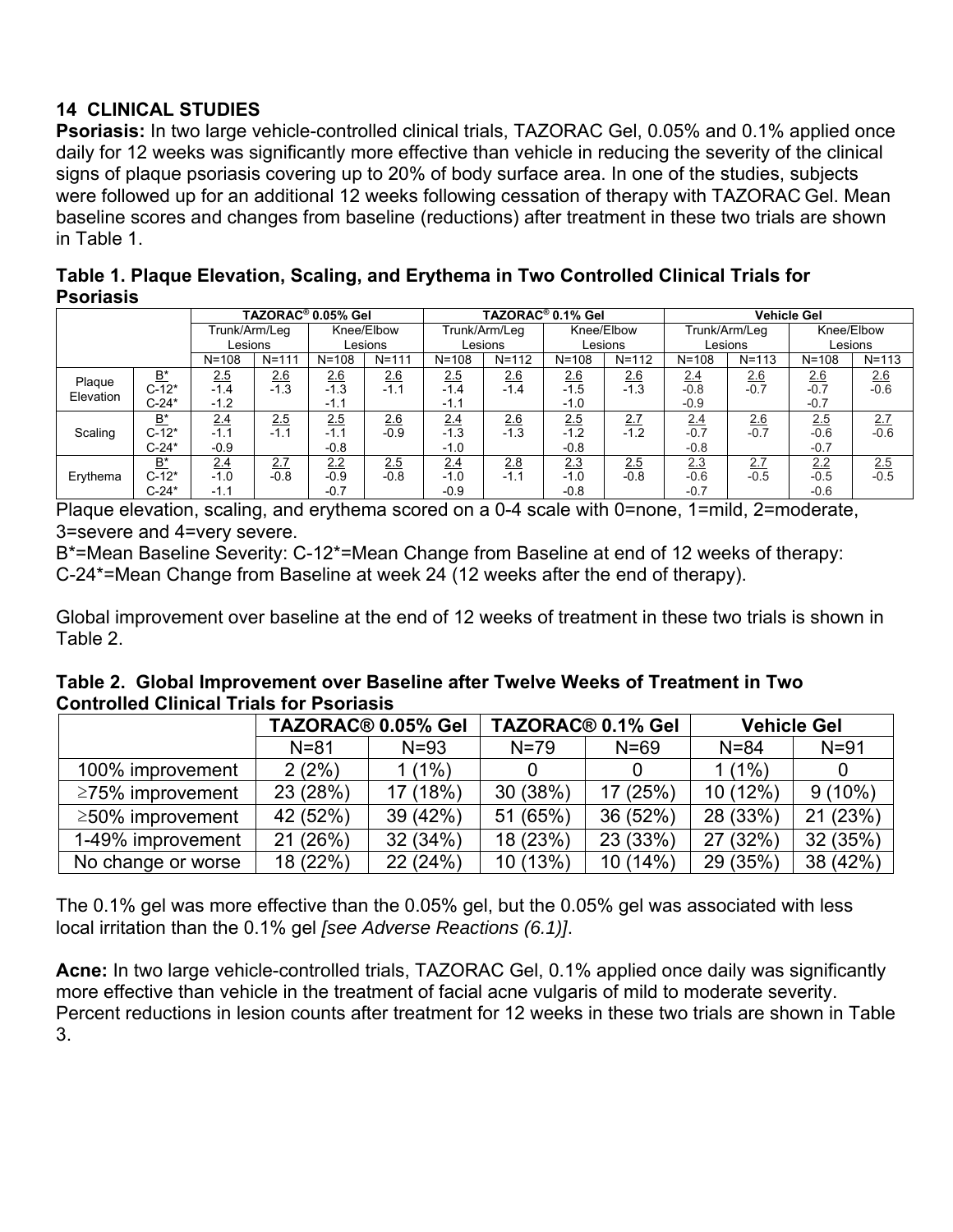#### **Table 3. Reduction in Lesion Counts after Twelve Weeks of Treatment in Two Controlled Clinical Trials for Acne**

|                      |            | TAZORAC <sup>®</sup> 0.1% Gel | <b>Vehicle Gel</b> |           |  |
|----------------------|------------|-------------------------------|--------------------|-----------|--|
|                      | $N = 150$  | $N = 149$                     | $N = 148$          | $N = 149$ |  |
| Noninflammatory      | 43%<br>55% |                               | 35%                | 27%       |  |
| <b>lesions</b>       |            |                               |                    |           |  |
| Inflammatory lesions | 42%        | 47%                           | 30%                | 28%       |  |
| <b>Total lesions</b> | 52%        | 45%                           | 33%                | 27%       |  |

Global improvement over baseline at the end of 12 weeks of treatment in these two trials is shown in Table 4.

#### **Table 4. Global Improvement over Baseline after Twelve Weeks of Treatment in Two Controlled Clinical Trials for Acne**

|                    |           | TAZORAC <sup>®</sup> 0.1% Gel | <b>Vehicle Gel</b> |           |  |
|--------------------|-----------|-------------------------------|--------------------|-----------|--|
|                    | $N = 105$ | $N = 117$                     | $N = 117$          | $N = 110$ |  |
| 100% improvement   | $1(1\%)$  | O                             | $\Omega$           |           |  |
| ≥75% improvement   | 40 (38%)  | 21 (18%)                      | 23                 | 11 (10%)  |  |
|                    |           |                               | (20%)              |           |  |
| ≥50% improvement   | 71 (68%)  | 56 (48%)                      | 47                 | 32 (29%)  |  |
|                    |           |                               | (40%)              |           |  |
| 1-49% improvement  | 23 (22%)  | 49 (42%)                      | 48                 | 46 (42%)  |  |
|                    |           |                               | (41%)              |           |  |
| No change or worse | 11 (10%)  | 12 (10%)                      | 22                 | 32 (29%)  |  |
|                    |           |                               | (19%               |           |  |

## **16 HOW SUPPLIED/STORAGE AND HANDLING**

TAZORAC (tazarotene) Gel is a translucent, aqueous gel, available in concentrations of 0.05% and 0.1%. It is available in a collapsible aluminum tube with a tamper-evident aluminum membrane over the opening and a white propylene screw cap, in 30 g and 100 g sizes.

| TAZORAC Gel 0.05% | 30 g NDC 16110-833-30  |
|-------------------|------------------------|
| TAZORAC Gel 0.05% | 100 g NDC 16110-833-10 |
| TAZORAC Gel 0.1%  | 30 g NDC 16110-042-30  |
| TAZORAC Gel 0.1%  | 100 g NDC 16110-042-10 |

Storage: Store at 20 $\degree$ C to 25 $\degree$ C (68 $\degree$ F to 77 $\degree$ F). Excursions permitted from 15 $\degree$ C to 30 $\degree$ C (59 $\degree$ F to  $86^{\circ}$ F).

## **17 PATIENT COUNSELING INFORMATION**

Advise the patient to read the FDA-approved patient labeling (Patient Information).

## **Embryofetal Toxicity**

Inform females of reproductive potential of the potential risk to a fetus. Advise these patients to use effective contraception during treatment with TAZORAC Gel. Advise patients to inform their healthcare provider of a known or suspected pregnancy *[see Warnings and Precautions (5.1) and Use in Specific Populations (8.1, 8.3)]*.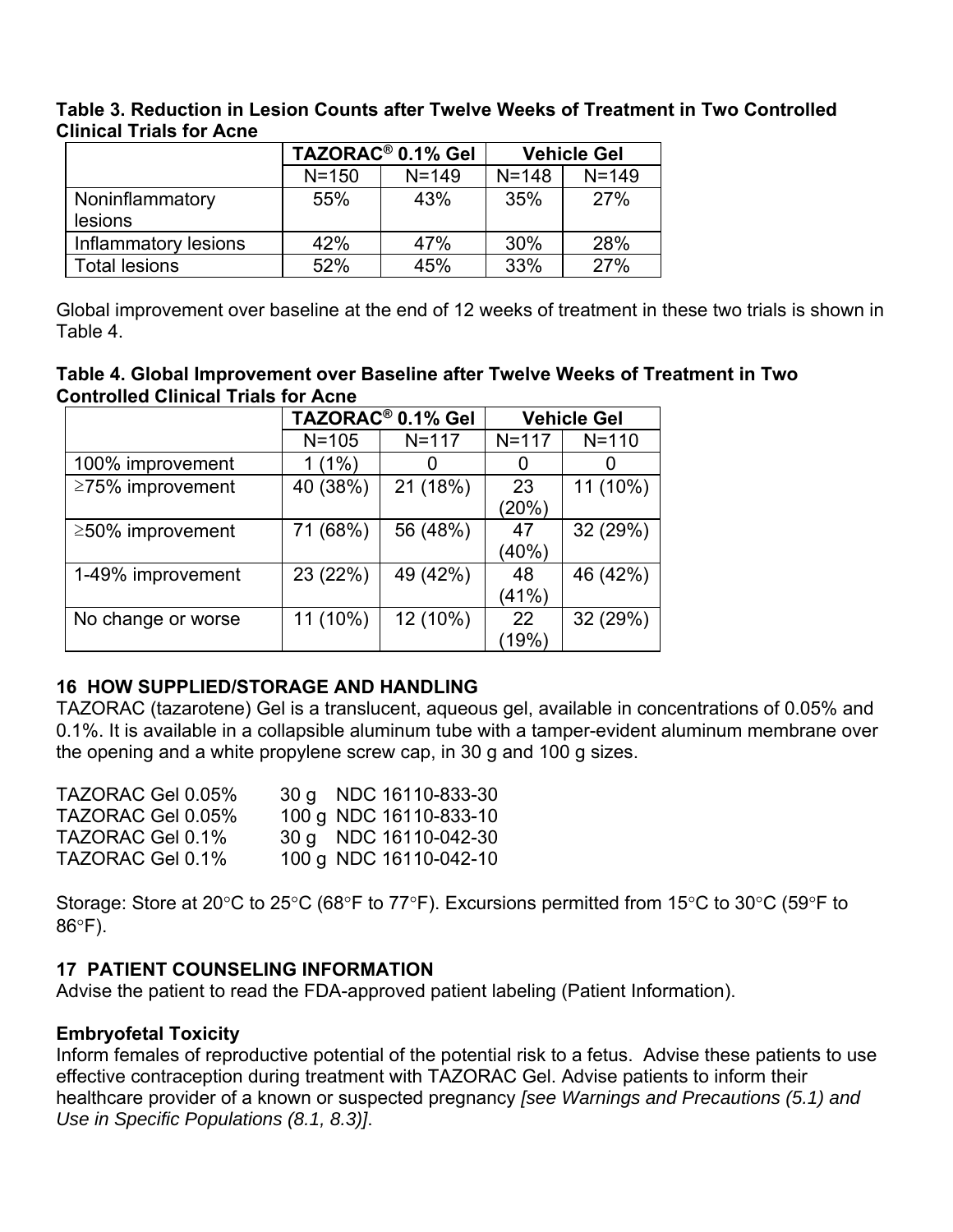#### **Photosensitivity and Risk of Sunburn**

Advise patients to avoid excessive sun exposure and to use of sunscreens and protective measures (hat, visor). Advise patients to avoid using TAZORAC Gel if also taking other medicines may increase sensitivity to sunlight.

#### **Important Administration Instructions**

Advise the patient of the following:

1. For the patient with psoriasis, apply TAZORAC Gel only to psoriasis skin lesions, avoiding uninvolved skin.

2. If undue irritation (redness, peeling, or discomfort) occurs, reduce frequency of application or temporarily interrupt treatment. Treatment may be resumed once irritation subsides *[see Dosage and Adminstration (2.1)]*.

3. Moisturizers may be used as frequently as desired.

4. Patients with psoriasis may use a cream or lotion to soften or moisten skin at least 1 hour before applying TAZORAC Gel.

5. Avoid contact with the eyes. If TAZORAC Gel gets in or near eyes, rinse thoroughly with water. Seek medical attention if eye irritation continues.

6. TAZORAC Gel is for topical use only. Do not apply to eyes, mouth, or other mucous membrane. Not for ophthalmic, oral, or intravaginal use.

7. Wash hands thoroughly after applying TAZORAC Gel.

#### **Revised: 08/2019**

Distributed by: Almirall, LLC Exton, PA 19341

© 2019 Almirall, Inc. All rights reserved. All trademarks are the property of their respective owners.



71722AM11

**Pharmacist: Please cut or tear at dotted line and provide this patient package insert to your customer.**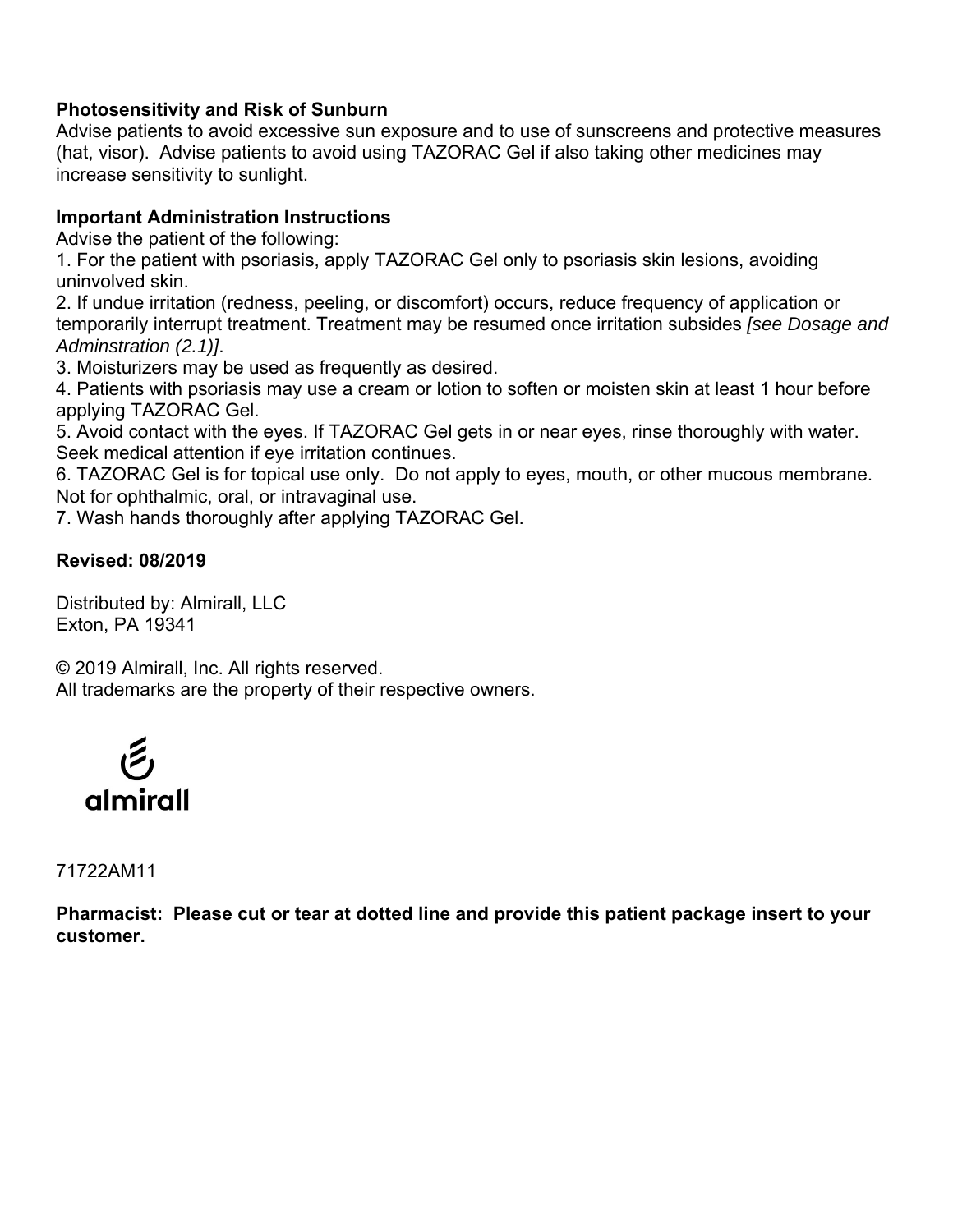#### **PATIENT INFORMATION TAZORAC**® **(TAZ-or-ac) (tazarotene) Gel, 0.05% and 0.1%**

**Important information**: TAZORAC Gel is for use on skin only. Do not use TAZORAC Gel in your eyes, mouth, or vagina.

**What is the most important information I should know about TAZORAC Gel? TAZORAC Gel may cause birth defects if used during pregnancy.** 

- **Females must not be pregnant when they start using TAZORAC Gel or become pregnant during treatment with TAZORAC Gel.**
- For females who can become pregnant:
	- $\circ$  Your doctor will order a pregnancy test for you within 2 weeks before you begin treatment with TAZORAC Gel to be sure that you are not pregnant. Your doctor will decide when to do the test.
	- o Begin treatment with TAZORAC Gel during a normal menstrual period.
	- $\circ$  Use an effective form of birth control during treatment with TAZORAC Gel. Talk with your doctor about birth control options that may be used to prevent pregnancy during treatment with TAZORAC Gel.
	- o **Stop using TAZORAC Gel and tell your doctor right away if you become pregnant while using TAZORAC Gel.**

# **What is TAZORAC Gel?**

- TAZORAC Gel 0.05% and 0.1% is a prescription medicine used on the skin (topical) to treat people with stable plaque psoriasis on up to 20% of your body surface.
- TAZORAC Gel 0.1% is also used on the skin to treat people with mild to moderate facial acne vulgaris.

It is not known if TAZORAC Gel is:

- safe and effective for use in children under 12 years of age.
- effective for the treatment of acne in people who have been treated with retinoid medicines or have acne that does not respond to treatment with oral antibiotics.
- safe if used over more than 20% of your body for the treatment of psoriasis or acne.

# **Who should not use TAZORAC Gel?**

# **Do not use TAZORAC Gel if you:**

- are pregnant or plan to become pregnant. See "What is the most important information I should know about TAZORAC Gel?" at the beginning of this leaflet.
- are allergic to tazarotene or any of the ingredients in TAZORAC Gel. See the end of this leaflet for a complete list of ingredients in TAZORAC Gel.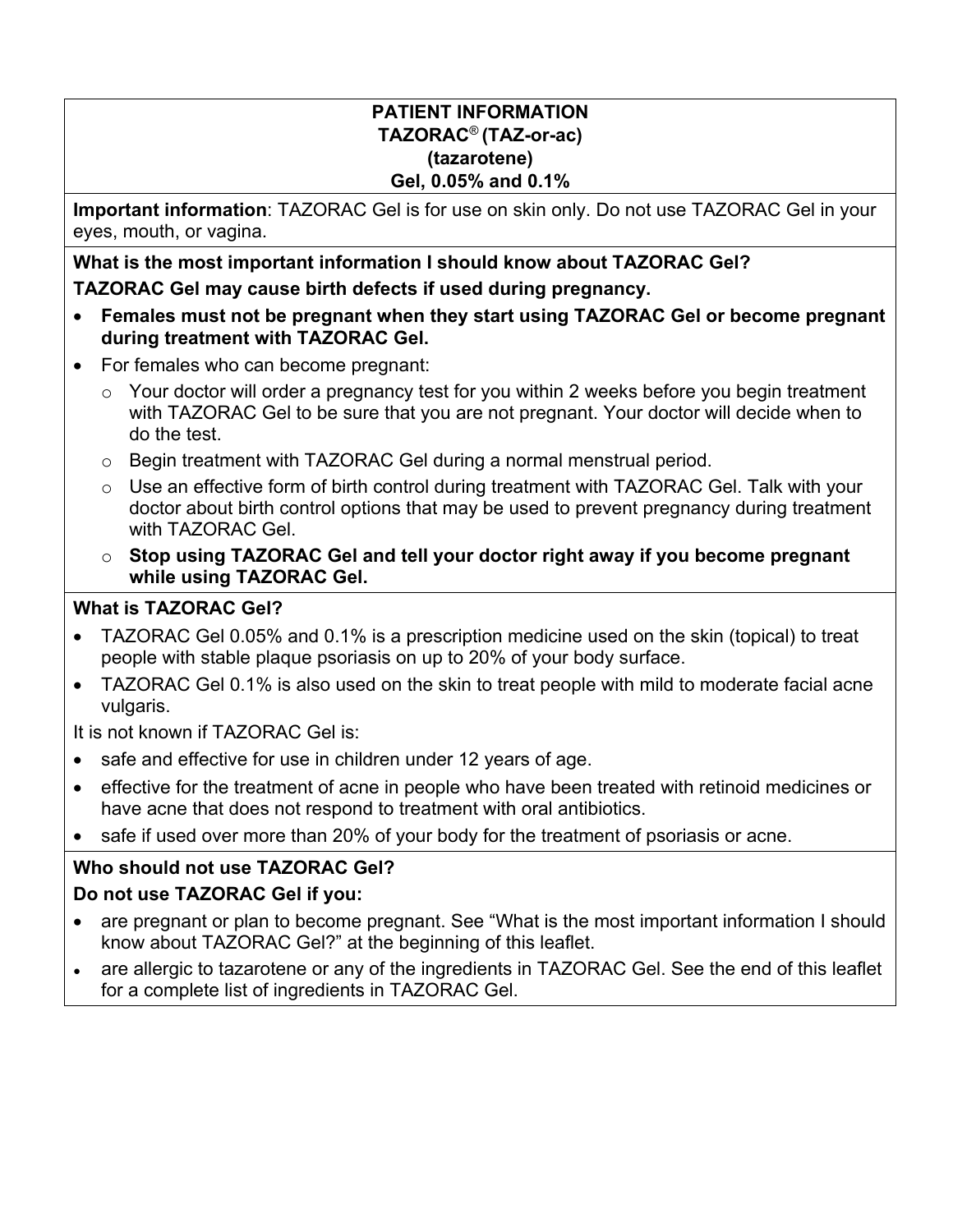# **What should I tell my doctor before using TAZORAC Gel?**

## **Before you use TAZORAC Gel, tell your doctor about all of your medical conditions, including if you:**

- have eczema or any other skin problems
- are breastfeeding or plan to breastfeed. It is not known if TAZORAC Gel passes into your breast milk. Talk to your doctor about using TAZORAC Gel while breastfeeding.

Tell your doctor about all the medicines you take, including prescription and over-the-counter medicines, vitamins, and herbal supplements.

## **Certain medicines, vitamins, or supplements may make your skin more sensitive to sunlight**.

Also, tell your doctor about any cosmetics you use, including moisturizers, creams, lotions, or products that can dry out your skin.

Keep a list of your medicines to show to your doctor and pharmacist when you get a new medicine.

# **How should I use TAZORAC Gel?**

- Use TAZORAC Gel exactly as your doctor tells you to use it.
- Apply TAZORAC Gel 1 time each day, in the evening.
- **Do not** get TAZORAC Gel in your eyes, on your eyelids, or in your mouth. If TAZORAC Gel gets in or near your eyes, rinse them well with water. Call your doctor or get medical help if you have eye irritation that does not go away.
- Wash your hands after applying TAZORAC Gel.

# **Follow these instructions for applying TAZORAC Gel:**

# **If you have psoriasis**:

- $\circ$  If you shower or bathe before applying TAZORAC Gel, your skin should be dry before applying the gel.
- o You may use a cream or lotion to soften or moisten your skin at least 1 hour before you apply TAZORAC Gel.
- o Apply a thin layer of TAZORAC Gel to cover only the psoriasis lesions.

# **If you have acne:**

- o Gently wash and dry your face before applying TAZORAC Gel.
- o Apply a thin layer of TAZORAC Gel to cover only the acne lesions.
- If you swallow TAZORAC Gel, call your doctor or go to the nearest hospital emergency room right away.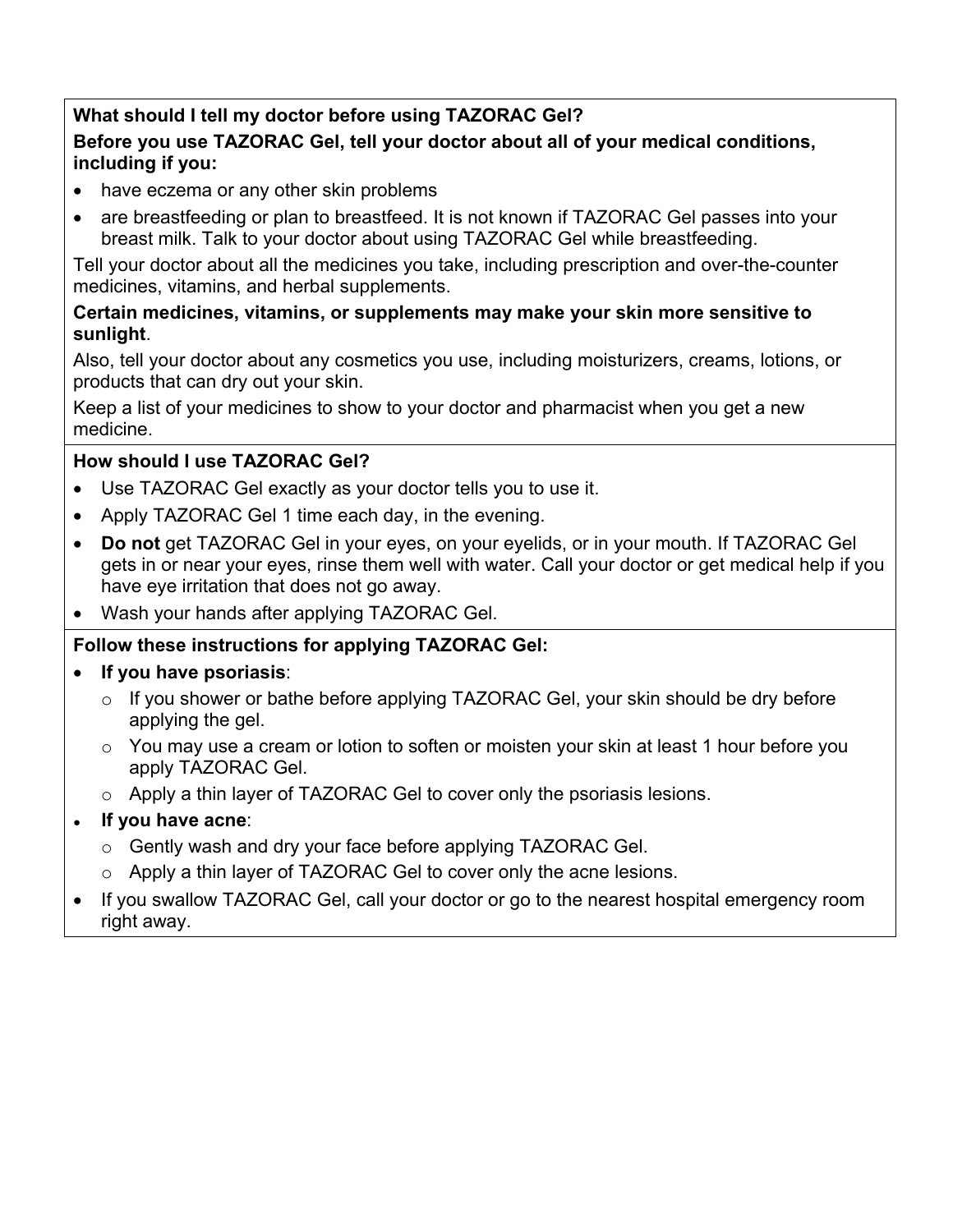## **What should I avoid while using TAZORAC Gel?**

- Avoid sunlight, including sunlamps, during treatment with TAZORAC Gel. TAZORAC Gel can make you more sensitive to the sun, and the light from sunlamps and tanning beds. You could get a severe sunburn. Use sunscreen and wear a hat and clothes that cover your skin if you have to be in sunlight.
- Talk to your doctor if you get a sunburn during treatment with TAZORAC Gel. If you get a sunburn, do not use TAZORAC Gel until your sunburn is healed.
- Avoid using cosmetics or topical medicines that may make your skin more sensitive to sunlight or make your skin dry.
- Avoid using TAZORAC Gel on unaffected skin or skin with eczema because it may cause severe irritation.

## **What are the possible side effects of TAZORAC Gel?**

## **TAZORAC Gel may cause serious side effects, including:**

- **Skin irritation and allergic reactions (hypersensitivity).** TAZORAC Gel may cause increased skin irritation (including blistering and skin peeling) and allergic reactions (including hives). Tell your doctor if you develop itching, burning, redness, blistering or peeling of your skin during treatment with TAZORAC Gel. If you develop skin irritation or hives, your doctor may tell you to temporarily stop using TAZORAC Gel until your skin heals, tell you to use TAZORAC Gel less often, or change your TAZORAC Gel dose. Also, wind or cold weather may be more irritating to your skin while you are using TAZORAC Gel.
- **Sensitivity to sunlight and risk of sunburn.** See "What should I avoid while using TAZORAC Gel?"

**The most common side effects of TAZORAC Gel in people with plaque psoriasis include**  itching, burning, redness, worsening of psoriasis, irritation and skin pain.

**The most common side effects of TAZORAC Gel in people with acne include** peeling, burning, dry skin, redness and itching.

These are not all the possible side effects of TAZORAC Gel. Call your doctor for medical advice about side effects. You may report side effects to FDA at 1-800-FDA-1088.

## **How should I store TAZORAC Gel?**

- Store TAZORAC Gel at 68°F to 77°F (20°C to 25°C).
- Keep TAZORAC Gel and all medicines out of the reach of children.

# **General information about the safe and effective use of TAZORAC Gel.**

Medicines are sometimes prescribed for purposes other than those listed in a Patient Information leaflet. Do not use TAZORAC Gel for a condition for which it was not prescribed. Do not give TAZORAC Gel to other people, even if they have the same symptoms you have. It may harm them. You can ask your doctor or pharmacist for information about TAZORAC Gel that is written for health professionals.